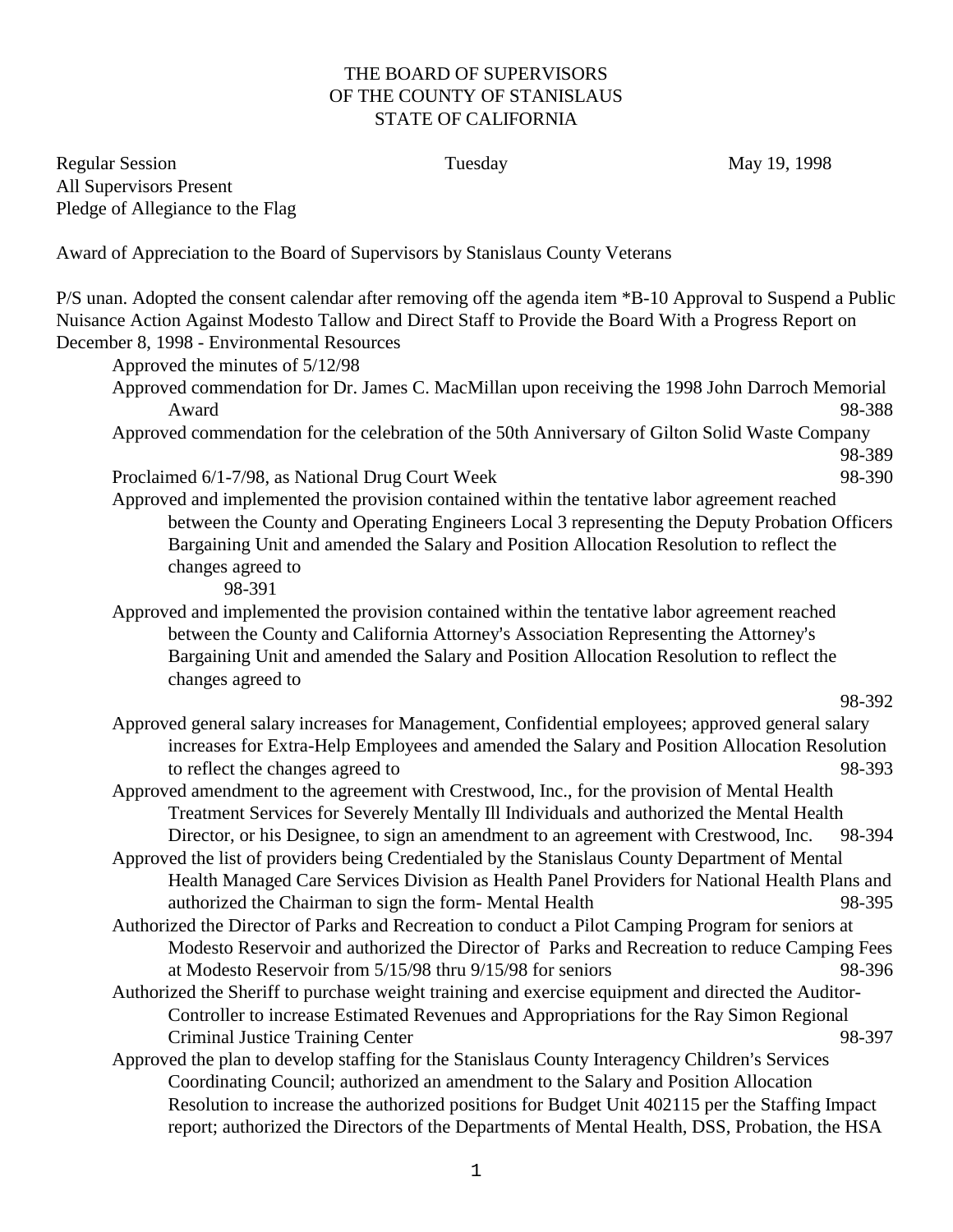and the CEO to serve as the fiscal Governing Board of the Interagency Children's Services

- Coordinating Council; and, authorized the respective Department Heads to sign Governance and Operational agreements and any amendments as necessary 98-398
- Set seven public hearings on July 14, 1998, beginning at 9:20 a.m., or as soon thereafter as the matters may be heard, regarding the 1998-99 Special Assessments for the following Lighting Districts: Country Club Estates Lighting District A; Country Club Estates Lighting District B; Deo Gloria Estates Lighting District; Hillcrest Estates Lighting District; Mancini Park Homes Lighting District; Tempo Park Lighting District; and, Schwartz-Baize Lighting District; and ordered that notice of the public hearings be given, by mail, pursuant to Government Code Section 53753(b) 98-399

Accepted the Office of Criminal Justice (OCJP) Violence Against Women Grant for three years; directed the Auditor-Controller to assign a new special revenue index number and set up required appropriations; transferred \$8,750 from Appropriations for Contingencies as approved by the Board during the Mid-Year Budget process to the County Match Index 50009; and, amended the Salary and Position Allocation resolution to transfer one existing Deputy District Attorney V position and to add one Criminal Investigator I/II position to the new budget index for staffing under the grant 98-400

- Awarded a contract for the Salado Creek Improvement Project to George Dakovich & Son, Inc., of Fresno, California, in the amount of \$4,759,204 and authorized the Auditor-Controller to increase estimated Revenue from the City of Patterson by \$1,740,000 in the project account and make accounting adjustments as necessary to complete the project 98-401
- Authorized the Public Works Department to negotiate a contract with the City of Ceres that would allow Stanislaus County to perform Building Inspection and Plan Checking Services 98-402
- Approved the agreement with Caltrans for State matching funds for the FY 1997-98 and authorized the Chairman to execute the agreement 98-403
- Approved the Joint Powers Agreement with San Joaquin County for the McHenry Avenue Corridor Planning Study; authorized the Chairman to sign the Joint Powers Agreement; and, authorized the Auditor-Controller to increase Appropriations in the project account by \$150,000 98-404
- Awarded a contract to Self-Help Enterprises in the amount of \$460,146 to implement and administer the Housing Rehabilitation Component of Housing and Urban Development Disaster Recovery Grant No. B-98-UU-06-0109; authorized the Director of Planning and Community Development to act on the County's behalf in all matters pertaining to this contract; and, authorized the Auditor-Controller to establish the necessary budget index and appropriations 98-405
- Set a public hearing for Vesting Tentative Subdivision Map Application # 98-03 and Rezone Application #98-02 for North Woods for 6/16/98, at 7:15 p.m. 98-406

C/M unan. Authorized the Chairman, CEO, and Sheriff to sign a contract with the City of Patterson for the Sheriff to provide general law enforcement services; amended the Salary and Position Allocation to add to the Sheriff for the life of the Patterson contract: two Sergeants, nine Deputy Sheriff/Coroners, one Legal Clerk IV to be hired at fifth step and the temporary overhire on one Lieutenant position; directed the Auditor-Controller to set up a new budget unit; established Appropriations and Revenues for Patterson Operations in the 98/99 Proposed Budget; authorized the CEO and Sheriff to sign any and all additional documents or letters of agreement to implement the contract; authorized the Sheriff to grant permanent status to the former Patterson employees who successfully completed a minimum six months of probationary service; authorized the Auditor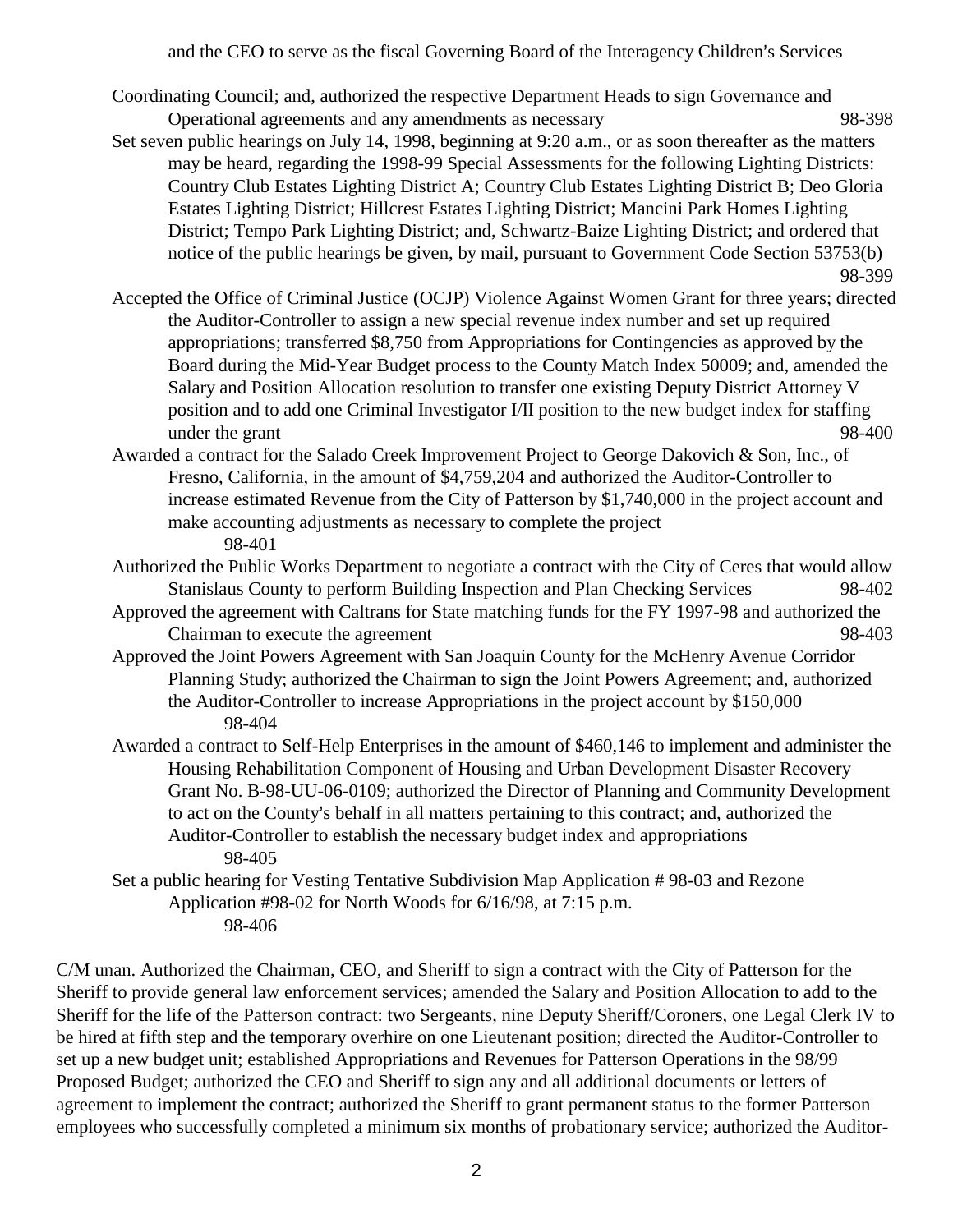Controller and the CEO to adjust the pay of those Patterson Employees identified under staffing impacts so that their take home pay remains consistent with their present earnings, any adjustments made will continue only until their County salary, without adjustment is comparable; authorized the positions of Lieutenant, two Sergeants, Legal Clerk IV to receive accrual of vacation credit equal to 20 days vacation plus two holidays until their seniority with Stanislaus County would cause them to receive an equal amount, this will only apply to the current

incumbents for the affected positions; and, authorized the CEO to make health care benefit coverage effective on the first day of County employment  $7/1/98$  98-407 (1-1164

S/C unan. Approved the agreement to purchase real property for park purposes as a condition of development for the Salida Mello-Roos Planned Development Project; authorized the Chairman and the CEO to sign the agreement to purchase real property for park purposes; and, approved Salida Storm Drainage Account Expenditures to Alfred F. Pirrone 98-410 (1-1995

C/P unan. Approved General Plan Amendment #97-07 and, introduced, adopted and waived the reading of Ordinance C.S. 669 regarding the approval of Rezone Application #97-10 for the United Pentecostal Church of Modesto; issued a Negative Declaration, based on the Initial Study and Mitigation Measures and finds no significant impact and finds the project to be "de minimis" for the purpose of Fish and Game Codes; and, find that the project is consistent with the overall goals and policies of the County General Plan; find that the proposed PD Zoning is consistent with the PD General Plan description: and, the Board incorporates, by reference, the two page document by Keith Monroe dated 5/18/98 98-411 (1-2333

S/C unan. Approved the General Plan Amendment #98-01, Parcel Map Application #98-03 and introduced, adopted and waived the reading of Ordinance C.S. 670 regarding the approval of Rezone Application #98-01, for Shell Agricultural Chemical Company/ St. Michael Investments; issued a Negative Declaration based on the Initial Study and Mitigation Measures and find the project to be "de minimis" for the purpose of Fish and Game Codes; find that the project is consistent with the overall goals and policies of the county General Plan; find that the proposed PI Zoning is consistent with the PI General Plan description; and, amended Development Condition #15 to add in conformance with the Uniform Fire Code 98-413 (2-1752

C/S unan. Accepted the 1996-1997 Report of the Interagency Children's Services Coordinating Council to the Stanislaus County Board of Supervisors 98-408 (3-454

S/P unan. Approved the staff report on the status of the Juvenile Hall Expansion Project; approved staff recommendation to proceed with design through construction documents for one Thirty-Bed Maximum Security Housing Unit, Central Control, Booking/Intake Renovation and Related Preconstruction Activities required by the design and the Environmental Impact Report, create a separate site Development Package for the above construction; approved the recommendations to proceed with the design development for an add-alternate bid option consisting of one Thirty-Bed Maximum Security Housing Unit, a warehouse, relocated Health Services, and a fire sprinkler system for the existing Juvenile Hall; approved schematic design for the above and the remainder of the Juvenile Detention Facility; directed the Project Manager to negotiate with Kaplan, McLaughlin, Diaz Architects a design contract for this scope of work not to exceed \$578,206; authorized the CEO to issue a RFP for Construction Management Services for the revised Juvenile Hall Expansion Project; accepted Kaplan, McLaughlin, Diaz's offer to provide a marketing/finance and concept proposal for a non-site specific Juvenile Vocational Commitment/Camp Facility; and, directed the Auditor-Controller to transfer